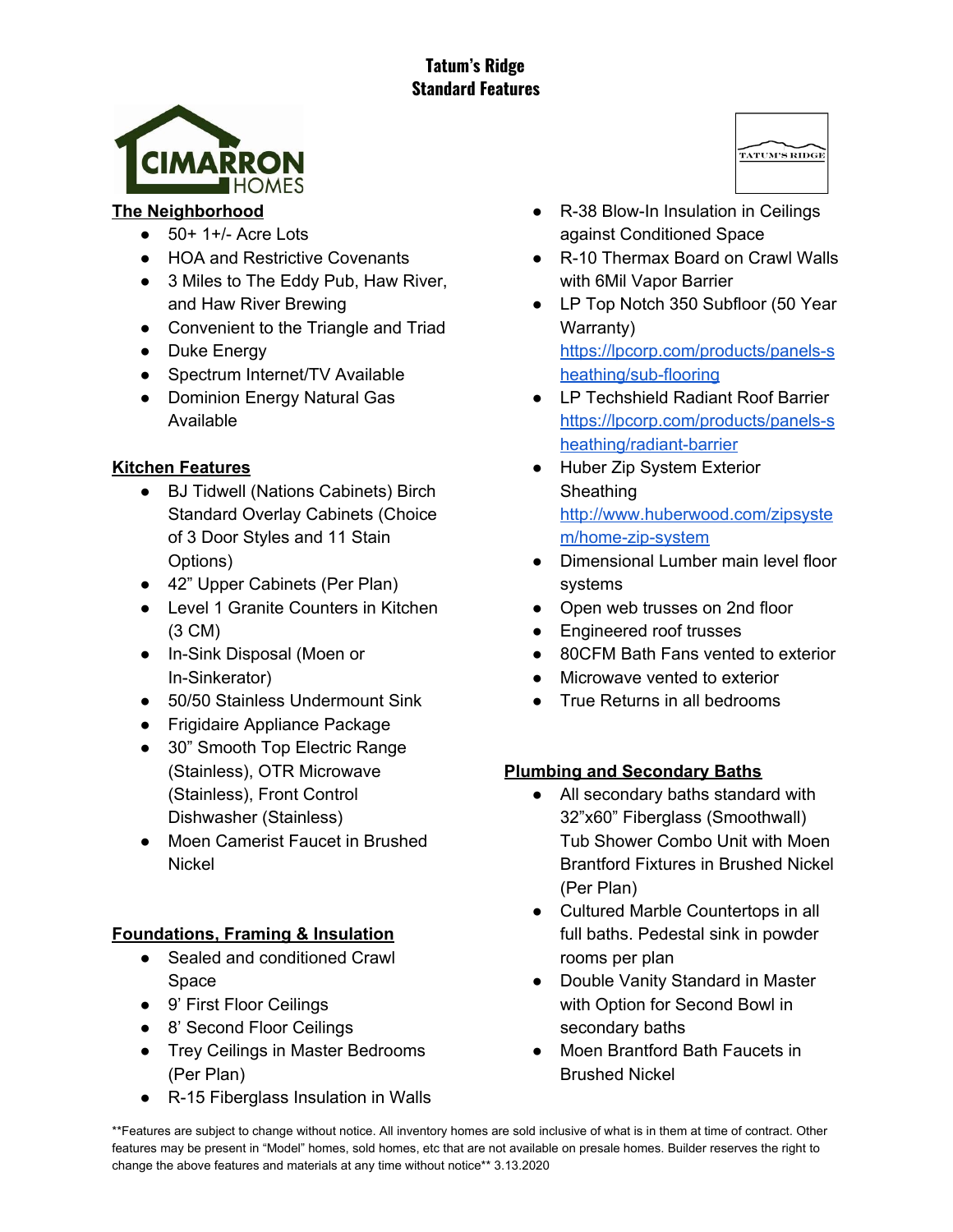# **Tatum's Ridge Standard Features**



- Elongated Low Flow Toilets in all baths
- 50 Gallon Gas Hot Water Heater

## **Master Bath and Bedroom:**

- Trey Ceiling in Master Bedroom (Per Plan)
- Ceiling Fan Prewire Standard in Master Bedroom
- Ceramic Tile Shower and Pan in Master (PerPlan
- Double Sinks in Master Vanity
- Moen Brantford Brushed Nickel Faucets and Shower Heads in Master Bath
- Moen Mason Bath Hardware in Brushed Nickel in all Bathrooms

#### **Construction Features**

- Wayne Dalton 9100 Garage Door with Genie Opener (2 Remotes)
- Certainteed Mainstreet Vinyl Siding (.042)

[https://www.certainteed.com/siding/p](https://www.certainteed.com/siding/products/mainstreet/) [roducts/mainstreet/](https://www.certainteed.com/siding/products/mainstreet/) (Opt. Hardie Plank)

- Brick and/or Stone Accents
- IKO Architectural Tab Shingles in Weathered Wood
- Synthetic Roof Felt
- Ice and Water Guard in Valleys
- LP Top Notch 350 Subfloor
- Aluminum Gutters and Downspouts Per Plan
- 2- Frost Free Hose Bibs
- Weather Proof Outlets at Front and Rear Entrance
- Fully Drywalled Garage

TATUM'S RIDGE ● Wire Shelving in All Closets and Pantry (Optional built in closets and

#### pantry) **Interior Features:**

- 2 Panel Cambridge Interior Doors
- 445 Casing on Windows and Doors
- Jamb Extensions on all windows (ie. Not Drywall returns)
- $\bullet$  5  $\frac{1}{4}$ " Speed Base Throughout
- C6010 Oak Handrail (Per Plan)
- Ventilated Shelving in all Closets and Pantry (Per Plan)
- Shaw Carpet in Great Room, Hallways, Stairs, All Bedrooms and Loft/Bonus Areas
- Beau Flor Vinyl [https://www.beauflor.us/en/crafted-vi](https://www.beauflor.us/en/crafted-vinyl-roll/metro-) [nyl-roll/metro-](https://www.beauflor.us/en/crafted-vinyl-roll/metro-) in Baths, Laundry, Kitchen, Dining and Foyer
- 5 Phone or Cable Outlets
- Smoke and CO'2 Detectors Per Plan
- Washer and Dryer Connection
- Ice Maker Line
- Ceiling Fan Prewire in Master and Great Room
- Termite Pretreat
- Schlage Door Hardware in Brushed Nickel

#### **Energy Features**

- Energy Star 3.0
- Home Innovations Green Certified
- $\bullet$  R-15 Walls
- R-38 Ceilings
- R-10 Garage Door
- 14 SEER Lennox AC and 93% Efficient Gas Furnace, Whole House Lennox Filter [https://www.lennox.com/products/ind](https://www.lennox.com/products/indoor-air-quality/air-purification/hc11) [oor-air-quality/air-purification/hc11](https://www.lennox.com/products/indoor-air-quality/air-purification/hc11)

\*\*Features are subject to change without notice. All inventory homes are sold inclusive of what is in them at time of contract. Other features may be present in "Model" homes, sold homes, etc that are not available on presale homes. Builder reserves the right to change the above features and materials at any time without notice\*\* 3.13.2020